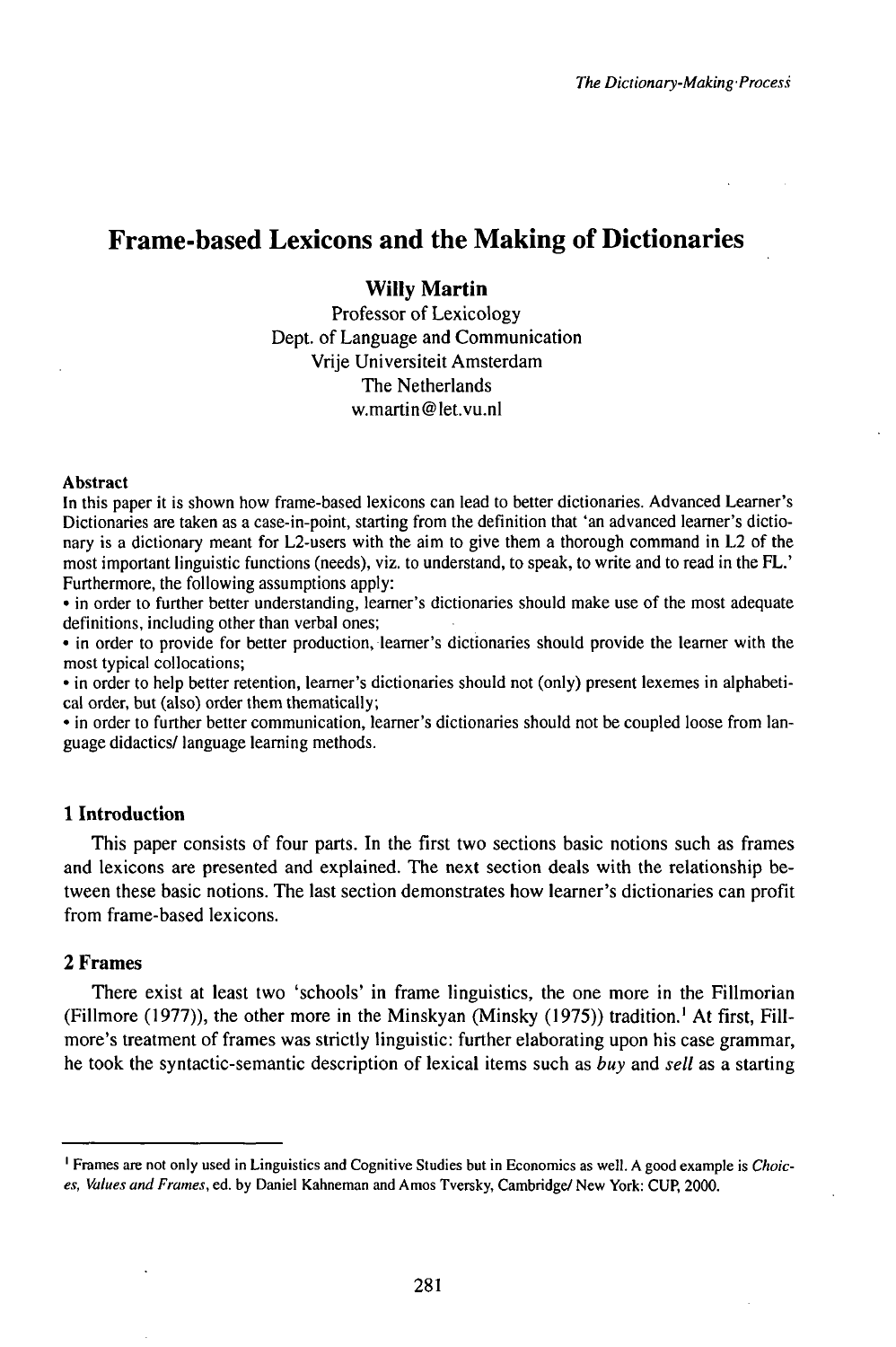point and examined how these items could be associated with prototypical instances of scenes (e.g. the trade/ business scene).

| SELL             |                        |
|------------------|------------------------|
| <b>ISA</b>       | commercial transaction |
| <b>SELLER</b>    | who sells?             |
| <b>GOODS</b>     | what is sold?          |
| <b>BUYER</b>     | to whom is sold?       |
| <b>CONDITION</b> | for what is sold?      |
|                  |                        |

Table 1. Example of a 'Fillmorian' frame (based on: Fillmore/Johnson/Petruck (2003)).

The AI approach, in a sense, starts from the opposite direction: taking knowledge about 'situations' ('scenes' in Fillmore's terminology) as its point of departure, it uses frames as

'datastructure[s], for representing a stereotypical situation...[a frame] is a collection of questions to be asked about a hypothetical situation. It can be viewed as an organized matrix of slots for given states of affairs.' (Minsky (1977: 355))

Later on, Fillmore will also take up a broader, more knowledge-oriented point of view. Witness his 'risk' paper (Fillmore & Atkins 1992) and his later work on FrameNet. Here the central idea is

'that word meanings must be described in relation to semantic frames - schematic representations of the conceptual structures and patterns of beliefs, practices, institutions, images etc. that provide a foundation for meaningful interaction in a given speech community. FrameNet identifies and describes semantic frames, and analyzes the meanings of words by directly appealing to the frames that underlie their meanings and studying the syntactic properties of words by asking how their semantic properties are given syntactic form' (Fillmore/Johnson/Petruck (2003: 235)).

In the Minskyan (AI) sense, frames, as stated, are data structures to represent stereotyped knowledge within a *slot-filler* format. From this point-of-view, a *frame* is a set of general conceptual categories *(slots)* followed by specifications *tflllers).* As such, AI views frames as structures containing stereotyped, implicit background knowledge which is necessary in order to understand concepts and (word) meanings. To make the notion more clear an example of an AI-frame follows in table 2.

| <b>MUSICAL INSTRUMENT</b> |                                                            |
|---------------------------|------------------------------------------------------------|
| <b>SLOT</b>               | <b>FILLER</b>                                              |
| isa                       | wind/ percussion/ stringed/ plucked/ keyboard/  instrument |
| function                  | special function other than musical                        |
| material                  |                                                            |
| size                      | as compared to other members of the subtype                |
| form $\ldots$             |                                                            |
| parts                     |                                                            |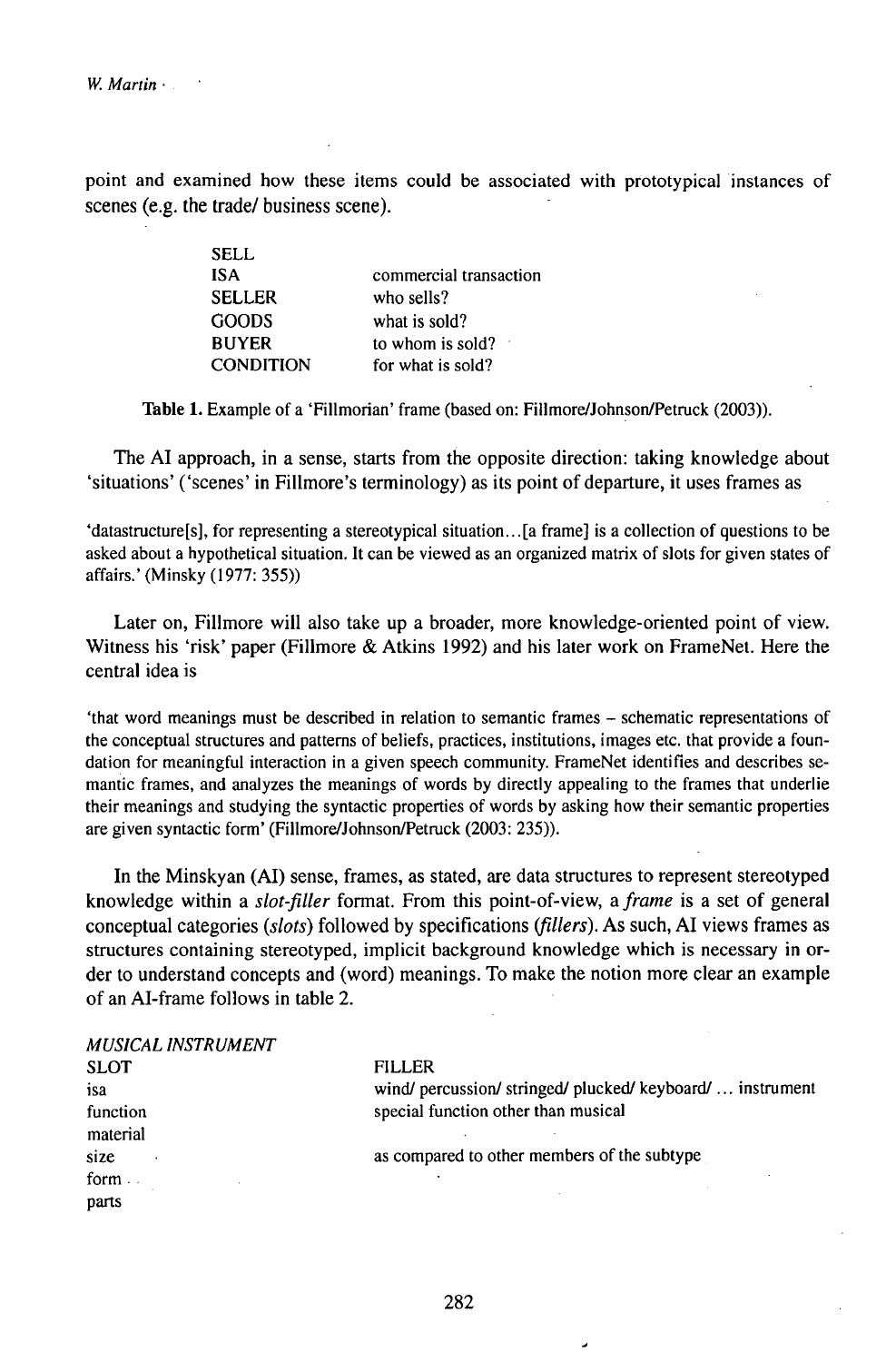|                    | material<br>size<br>form |                                                 |
|--------------------|--------------------------|-------------------------------------------------|
| accessories        |                          |                                                 |
|                    | material                 |                                                 |
|                    | size                     |                                                 |
|                    | form                     |                                                 |
| sound              |                          | typical sound produced                          |
| user               |                          | typical user                                    |
| manner of playing  |                          |                                                 |
| position of player |                          |                                                 |
|                    | position of instrument   | vis-à-vis player                                |
| mechanism          |                          | working of instrument                           |
| origin             |                          |                                                 |
| typical genre      |                          | typical musical genre the instrument is used in |
| similarity         |                          | similar to                                      |

Table 2. Example of a 'Minskyan' frame (based on: Martin (2003:14)).

Although there is no room here to further elaborate upon the concept of AI-frames (in this respect, see Martin (1994), Martin (2001), Martin (2003) and Martin (to appear)), yet a couple of general remarks seem to be appropriate for a better understanding.

First of all, frames are type-bound: for any particular token (e.g. *GUľTAR)* there exists a class, category or type to which it belongs (e.g. *MUSICAL INSTRUMENT).* The slots of the frames are bound to the type.

Secondly, as the fillers can only be filled out in the case of a concrete token, they are left unspecified here. What one finds in table 2, therefore, are a kind of comments (see e.g. under *size),* clues on how to interpret the slot (see e.g. under *similarity),* suggestions/ values for defaults (see e.g. the slot *function*, where it is suggested that the default value for the item in question is 'musical') and pick lists (see the *isa* slot). Actually, the values of the fillers in the case of a concrete token (a lexical item) are/ should be conceptual domains, concept types (which call for other frames), concepts (which can be paraphrased in words) or lexical items.

Thirdly, although, in a way one could argue that the features of, for instance, a 'structuralistic' word field table for musical instruments  $-$  partially  $-$  correspond to the slots of the frame 'musical instrument', yet the fillers in table 2 are no longer restricted to yes/no-values (+/-), but are more related to the *differentiae specificae* of definitions. This way the semantic frame, AI style, is a semantic representation of the 'meaning' of a word, i.e. the knowledge needed to understand its meaning.

*Primafacie* this knowledge seems to be rather 'encyclopedic', more 'world' than language-oriented, yet this is in line with the cognitive development in linguistics where the boundaries between linguistic and extra-linguistic knowledge have become more and more vague. Moreover, what both AI- and FrameNet-frames, although they may differ in orientation and in depth, have in common, and differentiates them from a word field approach,'is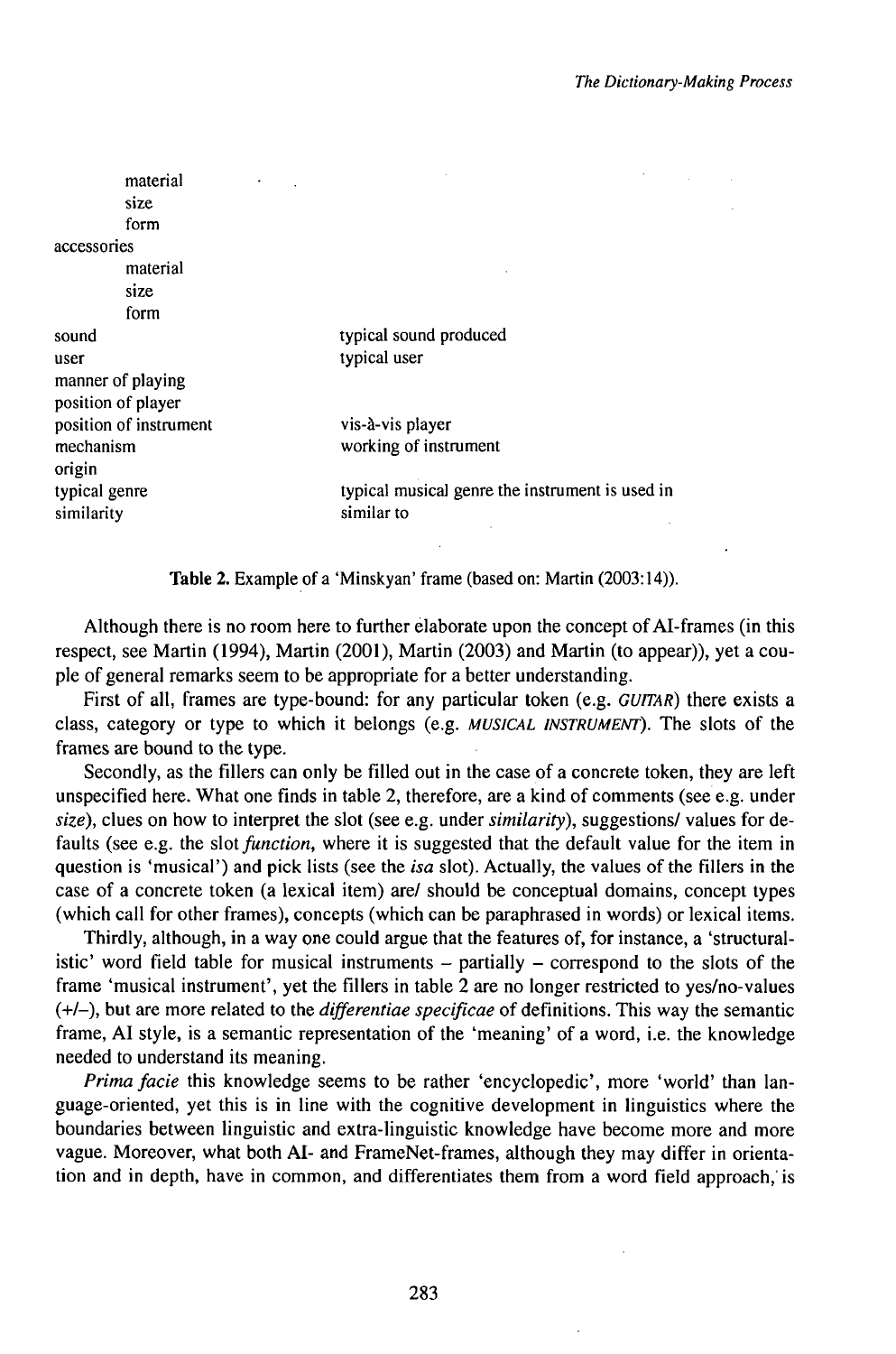that they do not only describe the meaning of words via frame elements or slots, but that they also link words with the combinations these items participate in.

As a final remark, it has to be stated that the list of slots is not a mere listing of unrelated items. Just as the slots relate the token item with its fillers, so the slots themselves are interrelated, for instance the *isa* slot with the *material* and *parts* slot.

In the following section we will try to make clear what kind of impact frames have upon the notion of the lexicon.

#### 3 **Lexicons**

In an article that served as an introduction to the 1990 VU (= Free University) yearbook *Corpusgebaseerde Woordanalyse* (Corpus-based Word Analysis), Baayen & Booij (further B&B) (1990) make a distinction between *four lexicons*. In what follows, we will paraphrase these interpretations and briefly comment upon them (see also Martin (1992: 128)).

As a first interpretation, B&B mention the most traditional and, from a linguistic point of view, least interesting interpretation, viz. that of the lexicon as 'a set of existing words such as in a dictionary'. It goes without saying that this is, among others, a rather static and problematic (when does a word exist?) interpretation of a dynamic phenomenon.

The second and third interpretation, lexicon 2 and lexicon 3 in B&B's article, are more linguistically motivated approaches. In a first, the so-called Bloomfieldian, approach the lexicon is an appendix of the grammar, a list of basic irregularities. In other words, in this view there is no room in the lexicon for, for instance, regular compounds or derivations. The lexicon is considered as 'a set of existing idiosyncratic lexical items (morphemes and morpheme combinations)'. Although the lexicon gets a place in the linguistic system, it still remains peripheral (an appendix) and static (dealing with 'existing' words).

In the third interpretation  $-$  lexicon  $3 -$  the lexicon, with the advent of generative morphology, definitively looses its static character and becomes 'a set of existing idiosyncratic lexical items (morphemes and morpheme combinations) together with a set of morphological rules (to form possjble non-idiosyncratic morpheme combinations)'.

Finally, B&B refer to the so-called 'mental lexicon' (lexicon 4), which they distinguish from the 'linguistic lexicon' (lexicons 2 and 3), focusing much more strongly than the former interpretations did on linguistic performance (instead of competence) and usage (both active [production] and passive [perception]).

It is this notion of the lexicon as a dynamic component of a linguistic system in use that we will here adhere to. In other words, 'the lexicon as an organised lexical knowledge bank needed by users so to be able to understand and produce language' (Martin 1992: 128).

#### **4 Frame-based lexicons**

In the above definition of lexicon the attribute *organised* is of prime importance. Just as a grammar is an organised set of combinatory rules, so too the lexicon is, among other things, an organised set of lexical meaning relations. In a frame-based lexicon the entries of the lexicon will be pairs of LU's (lexical/ semantic units),and conceptual frames, the latter expressing semantic relations. This does not exclude other information from being present in the en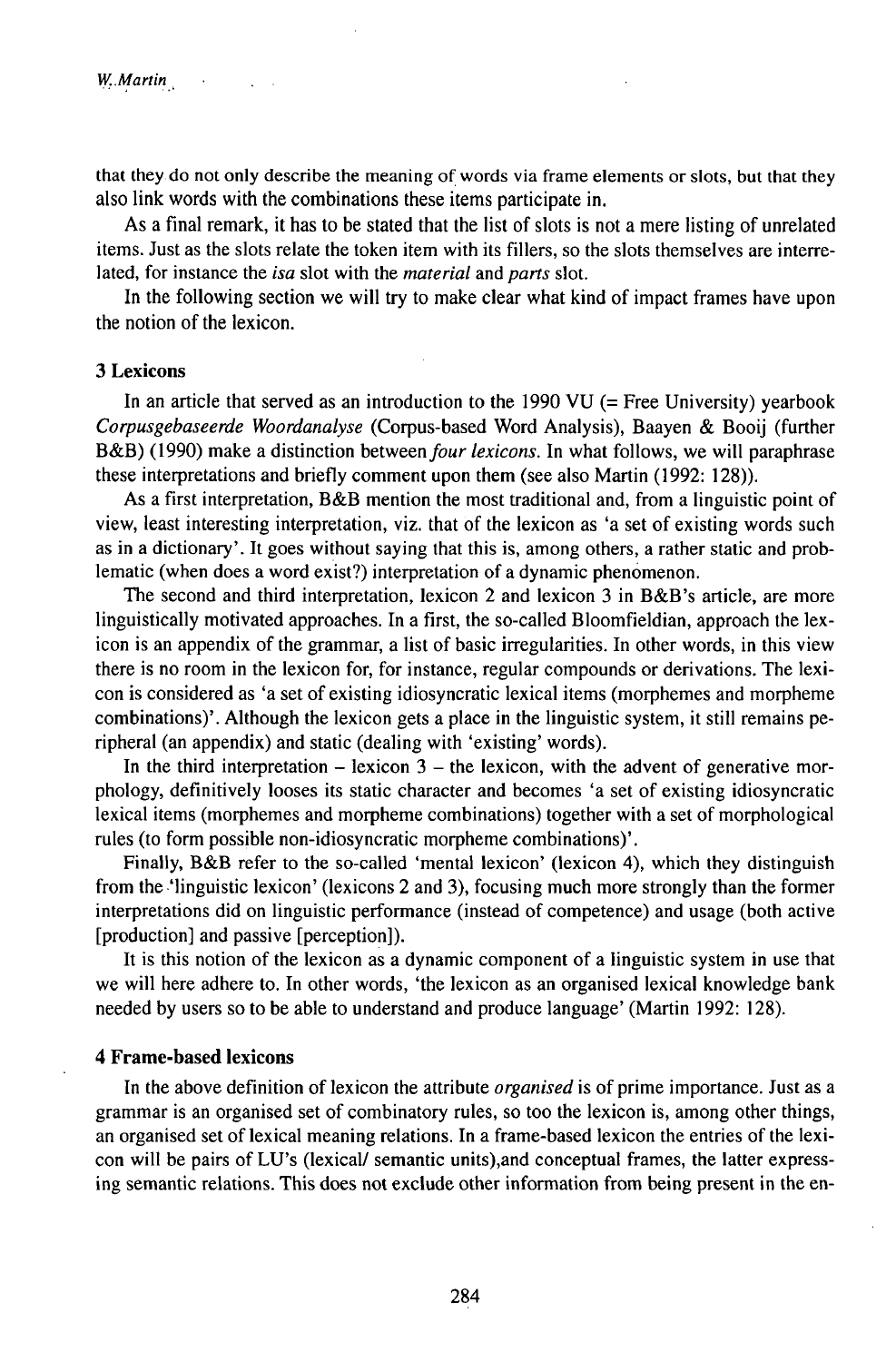tries such as 'formal' data (orthography, phonetics, morphology) and syntactical data, but it gives a prominent place to (relational) conceptual semantics.

In this respect, frames are more than just semantic representation schemata. In fact, the slots of the frames function as links between the nodes (the item under description and its fillers) and in this way model the lexicon as a large semantic network, a large sematic web or superframe consisting of many subframes (types) combined with each other. This network has *explicit* links, such as the ones mentioned in table 2 between a particular musical instrument and its fillers, and *implicit* links, such as the classical lexical relation of synonymy, for instance, which can be derived from the information found in the explicit links and nodes. For example, that *aids* and *acquired immune deficiency syndrome* are synonyms can be derived from the fact that both show the same fillers for the same slots, namely:

| <b>FILLER</b> |
|---------------|
| virus         |
| system        |
| body          |
| blood         |
|               |

This way *aids* and *acquired immune deficiency syndrome* will have the same place in the network.

In the same vein one can now hypothesise that, ideally speaking, underlying any type of dictionary, there is a frame-based lexicon or a lexical knowledge basis (LKB) as the one outlined above and from which dictionary entries can be derived. In what follows we will try to make clear which advantages could be drawn from such a frame-based lexicon (an instantiation of a LKB) for the construction of learner's dictionaries.

#### **5 Learner's dictionaries**

The following definition of (advanced) dictionaries for foreign language learners will be used: 'An advanced learner's dictionary is a dictionary meant for L2-users with the aim to give them a thorough command in  $L1$  of the most important linguistic functions (needs), viz. to understand, to speak, to write and to read in the FL. The dictionary, moreover, has to take into account both the specific difficulties of the prospective user and his specific skills (both reference and language skills). Finally, in order to be a true learner's dictionary, the dictionary has to be compatible with or part of an accepted language teaching method.'

In the next section we will demonstrate that a frame-based dictionary offers good opportunities to reach the aims set out above.

The underlying assumptions we start from are the following:

• in order to further better understanding in the FL, learner's dictionaries should make use of the most adequate definitions, including other than verbal ones;

• in order to provide for better production in the FL, learner's dictionaries should provide the learner with the most typical collocations;

• in order to help better retention, learner's dictionaries should not (only) present lexemes in alphabetical order, but (also) order them thematically;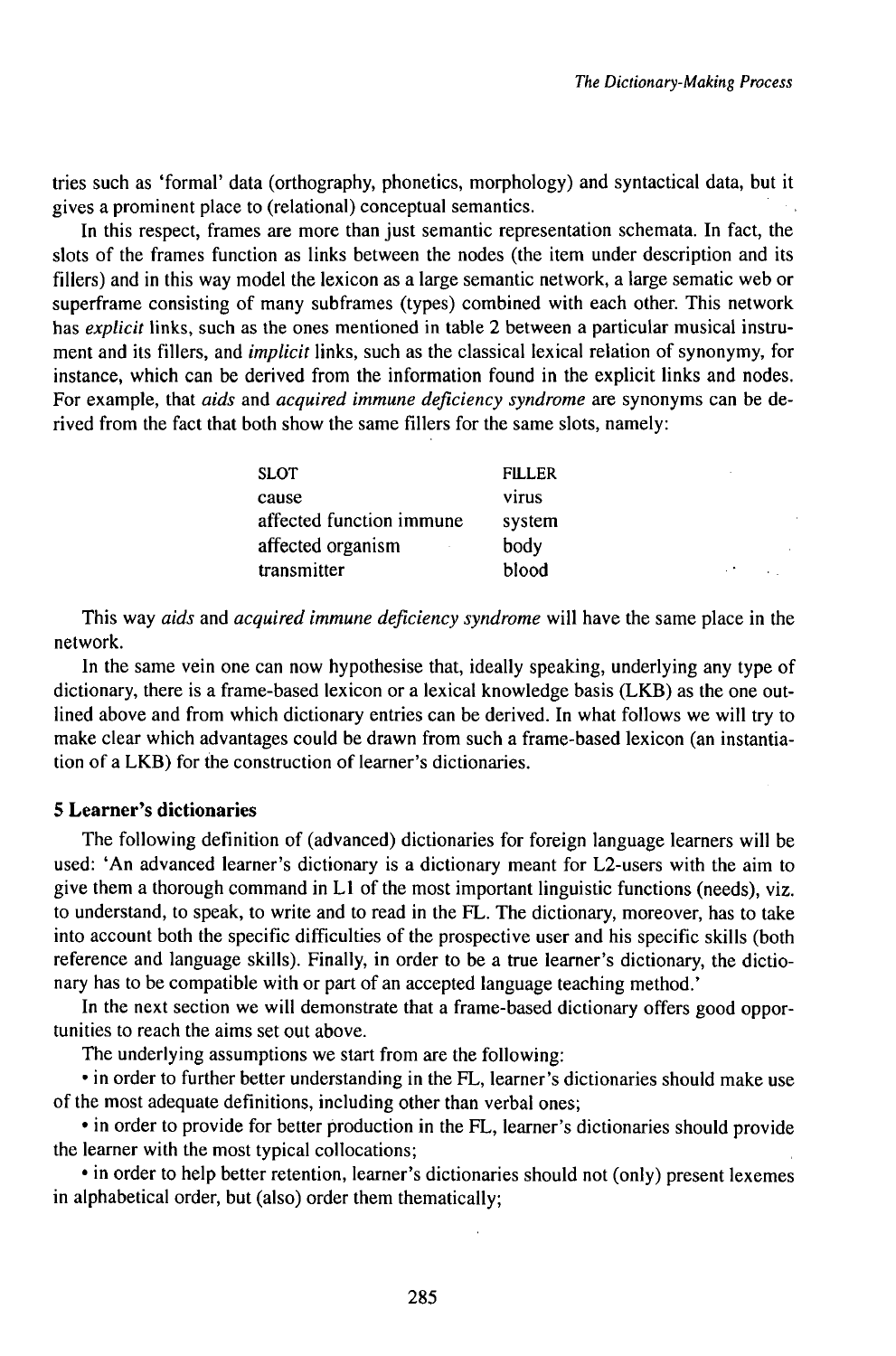• in order to further better communication, learner's dictionaries should not be coupled loose from language didactics and from language learning methods in general.

Elaborating all the issues mentioned above thoroughly would lead too far. Instead we will briefly indicate for each of the above statements which advantages, in our opinion, a framebased approach can offer for the elaboration of learner's dictionaries.

#### *5.1 Definitions and illustrations*

It may seem obvious that frame-based definitions should lead to more consistent and more complete definitions. In a frame-based approach *word tokens* are no longer defined in isolation but as belonging to a *type* (leading to greater consistency). Furthermore, as the type predicts the possible slots for the token, the latter can be treated more fully.

However interesting the two above-mentioned features may be, in a didactic context another feature of frames could even prove more useful, namely their flexibility. In this respect a frame is rather than a pre-stored, rigid list of features, a dynamic structure which can be tuned according to the different needs of the user. Instead of having to *select* the same slots, the dictionary maker can *select from* the same slots, having the possibility to take different views/perspectives on the same object, thus stressing different aspects depending on the user's needs. It is, for instance, quite possible that the definition of a lexical item such as *aids* differs according to whether it is meant for experts or for laymen, though based on the same set of slots.

In the same vein, one can observe that frames (and frame-based definitions) offer the lexicographer the possibility to make different categorisations depending on the slots he takes as his starting point. Depending on the knowledge level of the target group, a *banjo,* for example, can be classified (see table 2) as:

• a stringed instrument (the *has-part* slot)

 $\mathcal{L}^{\mathcal{L}}(\mathcal{L}^{\mathcal{L}})$  and  $\mathcal{L}^{\mathcal{L}}(\mathcal{L}^{\mathcal{L}})$  . The contribution of  $\mathcal{L}^{\mathcal{L}}(\mathcal{L}^{\mathcal{L}})$ 

- a plucked instrument (the *manner-of-play* slot)
- a kind of guitar instrument (the *similarity* slot)

The same flexibility one observes with regard to contents can also be observed with regard to form or mode of representation. Taking into account the difficulty one often encounters when one has to explain words by means of other words, one can also conceive of a learner's dictionary as a multimedia lexical database with frames as the steering force to guide the process of both storing and selecting the adequate mode of semantic representation.

The figure below, taken from Fernandes (2004) illustrates the idea. Because of the fact that frames show certain slots (e.g. *direction, intensity, sound* etc.) or belong to a certain type (e.g. *food, body parts, clothes* etc.) they can trigger not only verbal modes, but also various non-verbal representation modes as well.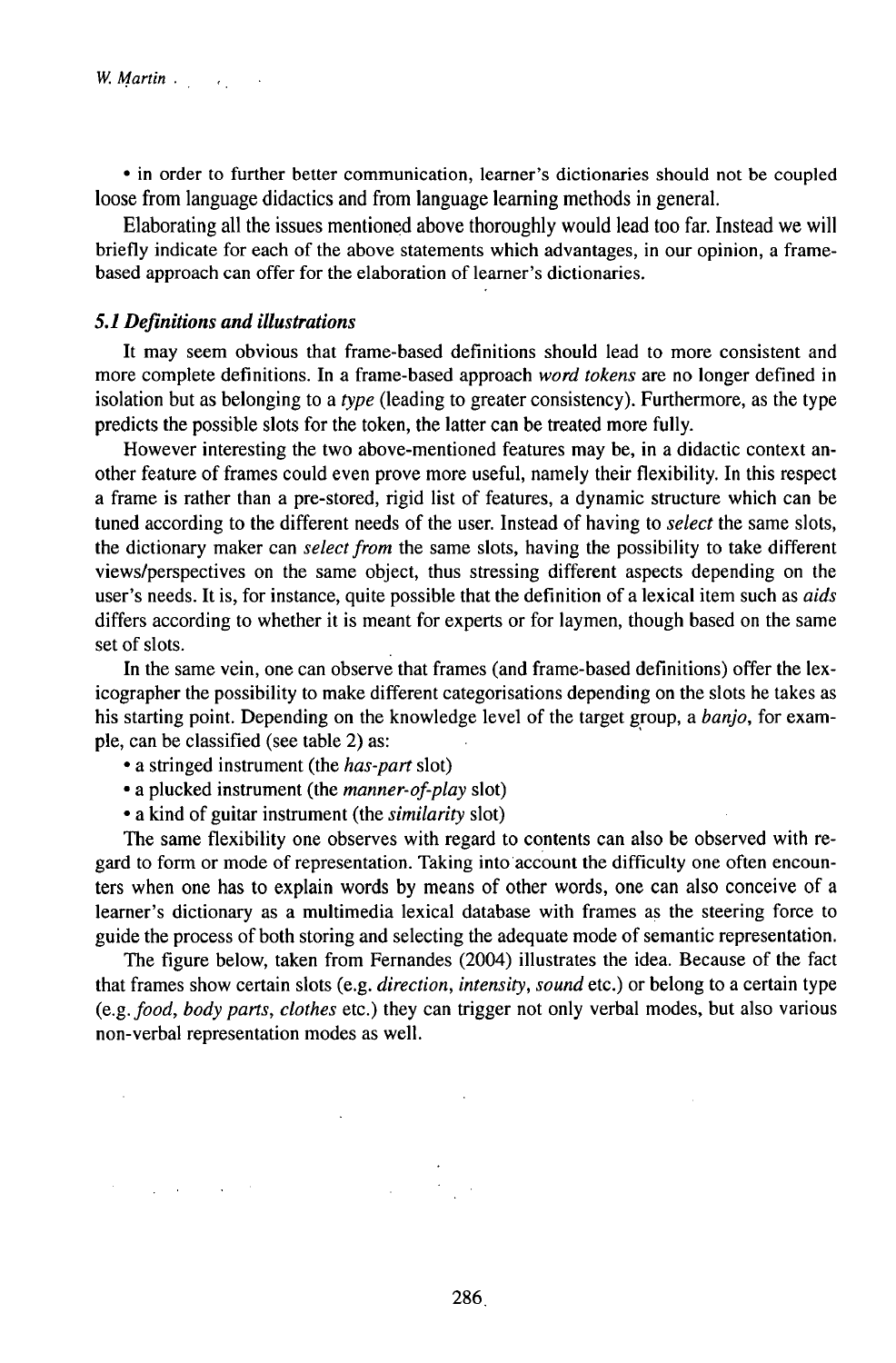

Figure 1. A model for a Multimedia Lexical Database (from Fernandes (2004: 247)).

Indeed, if one considers frames to be deep, underlying, abstract structures of knowledge representation, not oriented towards *one* concrete, particular mode ofrepresentation, then the latter are but derivations of what is to be found in the frames. What is then needed further are derivational criteria *(how can* one derive a particular mode from an underlying frame?) and selectional mechanisms *(when should* one select it?). In Fernandes (2004) this is further elaborated upon in two steps as suggested above. In a first instance the slots of the frames are used as conditions in condition/action rules to denote what is conceptually possible. In Fernandes' own words:

'[the] slots will be the key to our 'if/then' rules, since they will be linked to the different galleries of knowledge representation media and constitute our *conceptual* criteria as to what *can* be illustrated, if needed.' (Fernandes (2004: 279))

In other words, if, for instance, the slot *direction* is filled in with a verb of movement then

'the illustration modality to be used, according to the token in question, can be a video, a drawing (...) or an iconic schema (when scales, intensities or contrasts are involved, for instance).' (Fernandes (2004: 280))

In a second instance, moving from what *can* to what *should* be illustrated, involves next to *conceptual* criteria *a\sofunctional* criteria:

'Definitions represent knowledge and human knowledge is firstly based on perception. If perceptual knowledge is much harder to reproduce in words than in an ostensive non-verbal way, then the main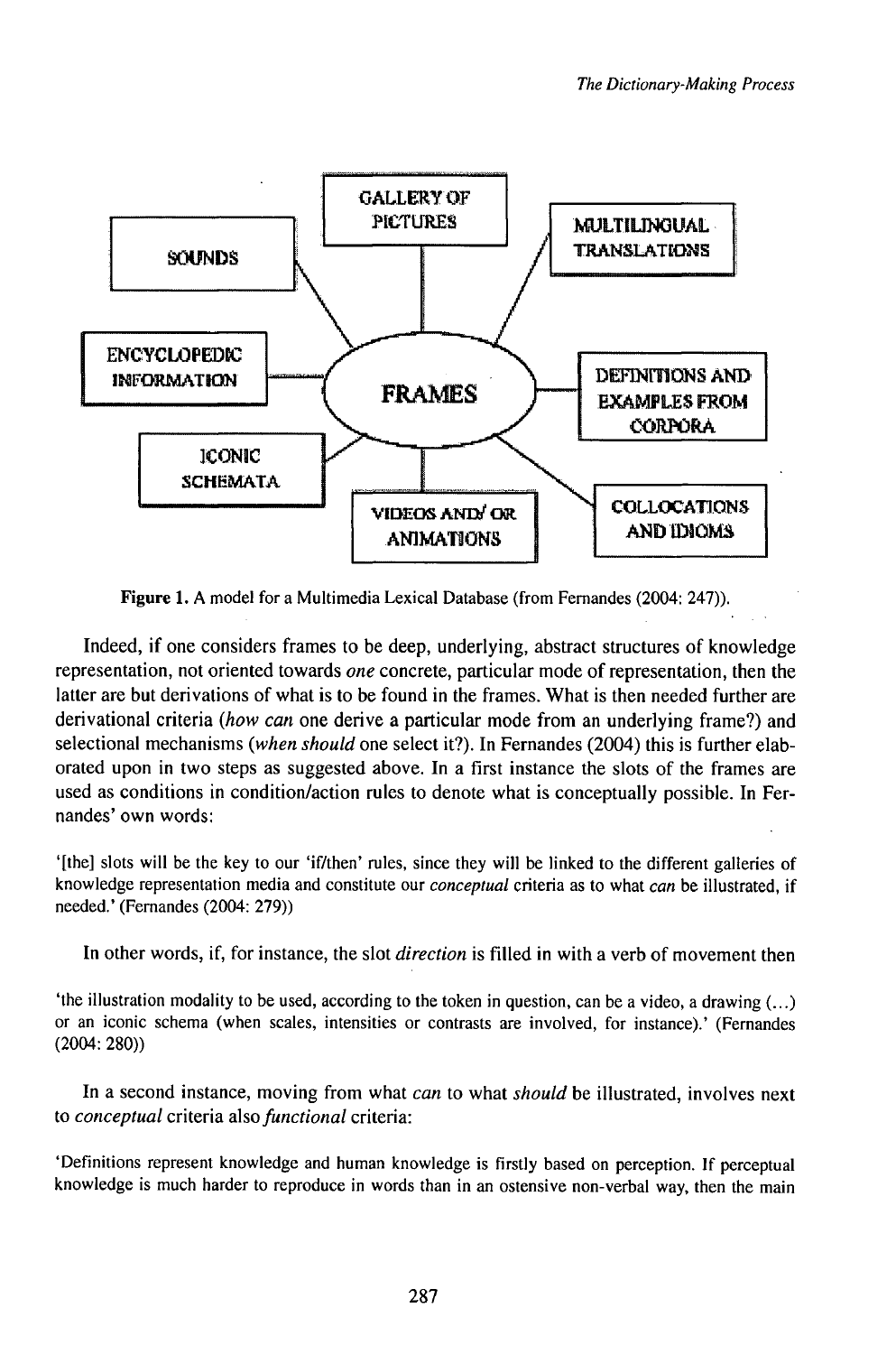difficulties in defining some types of words with other words constitute *thefunctional* criteria for us to propose their multimedia illustration. In other words, we are no longer dealing with items that *can* be illustrated, but with those that *should* be illustrated.' (Fernandes (2004: 284))

An example of such *afunctional rule* (as opposed to the *conceptual* ones) is, for instance, the degree of difficulty involved in 'verbs implying sounds (a door *creaking;* ashes *crackling;* glasses *clinking* for a toast) as well as [in] names or adjectives related to sounds (a *cry,* a *shrill* voice)' (Fernandes (2004: 285)).

#### *5.2 Collocations*

The advantages of frames do not lie on the level of representation (see the preceding section) only, but on that of production as well. Everybody who has ever learnt to speak a foreign language knows how difficult it is to reach native speaker level with regard to collocational use. The lexicographer has in a way to construct a collocation dictionary for the learner. It does not suffice to simply take a corpus and select the most frequent combinations from it. For one reason or another, frequency and relevancy do not show a one-to-one relationship here. Frames can help to overcome this difficulty in that they can, in abstracto, predict potential/virtual collocations, a 'collocational pattern', and can be used to explore corpora with.

The example below will clarify what is meant. The fact that in the frame of MUSICAL IN-STRUMENT *thefunction* slot is present and plays an important role, will, for instance, open up the possibility of having a collocational counterpart such as:



One can then infer from the slots given for MUSICAL INSTRUMENTS in table 2, among others, the following collocation types:

| function (musical instrument) = $?$                | function well (musical instrument) = $?$ |
|----------------------------------------------------|------------------------------------------|
| not function (musical instrument) = $?$            | make sound (musical instrument) = $?$    |
| cause (better) function (musical instrument) = $?$ | use (musical instrument) = $?$           |
| dysfunction (musical instrument) = $?$             |                                          |

The expressions above should be read as: how does one express in language L the typical functioning of musical instrument M, of musical instrument M' etc.; how does one express the typical sound made by musical instrument M, by musical instrument M' etc.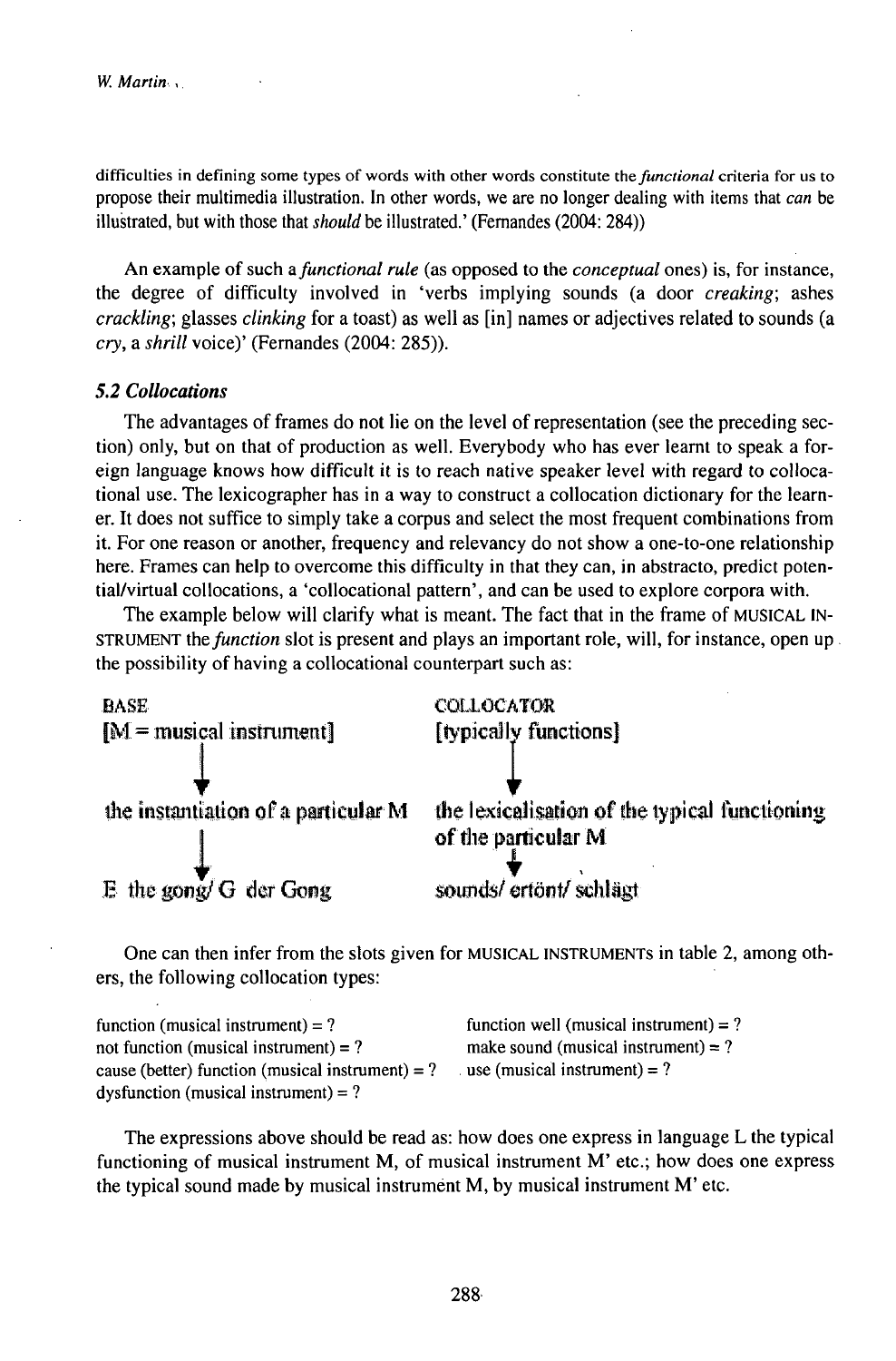In the concrete case of, for instance, *Gong* (E. *gong), Trompete* (E. *trumpet)* and *Geige* (E. *violin)* this leads to the following *collocationalpattern:*

• function

 $\rightarrow$  [M] [typically functions] e.g. der Gong ertönt/schlägt

 $\rightarrow$  [M] does not function e.g. der Gong schweigt

 $\rightarrow$  X [causes to function better] [M] e.g. eine Geige stimmen

 $\rightarrow$  [M] [functions well] e.g. die Geige hat einen guten Klang

 $\rightarrow$  [M] [typically malfunctions] e.g. die Geige klingt falsch

• sound

 $\rightarrow$  [M] [makes typical sound] e.g. die Trompete schmettert

• user

 $\rightarrow$  X [typically makes use of] [M] e.g. (auf der) Trompete blasen

The above is meant to make clear that *aframe,* bound to a particular type, does not only systematize the description of meaning, but that of combinations and collocations in particular, as well. Of course not all combinations mentioned above will be regarded as collocations in the same degree. This depends on what we have called elsewhere (Martin, (to appear)) the degree of *boundness (token* vs. *type* vs. non-boundness) of collocational candidates. So, for instance, the above-mentioned collocational patterns will be classified as in figure 2 below:



Figure 2. Lexical Collocations ordered to degree of boundness.

If learner's dictionaries do not only want to be explanatory but productive devices as well, they should make use of a systematic approach to collocations. A frame-based approach offers the possibility to elicit this collocational knowledge from knowledge sources (e.g. corpora and/ or informants) and so acts as a heuristic instrument also. Of course, ultimately a user model is needed in order to find out what is redundant/informative given the knowledge level of the intended users.

#### *5.3 Thematic organisation*

It is generally accepted that learning words in context and coherent sets supports both learning and retention.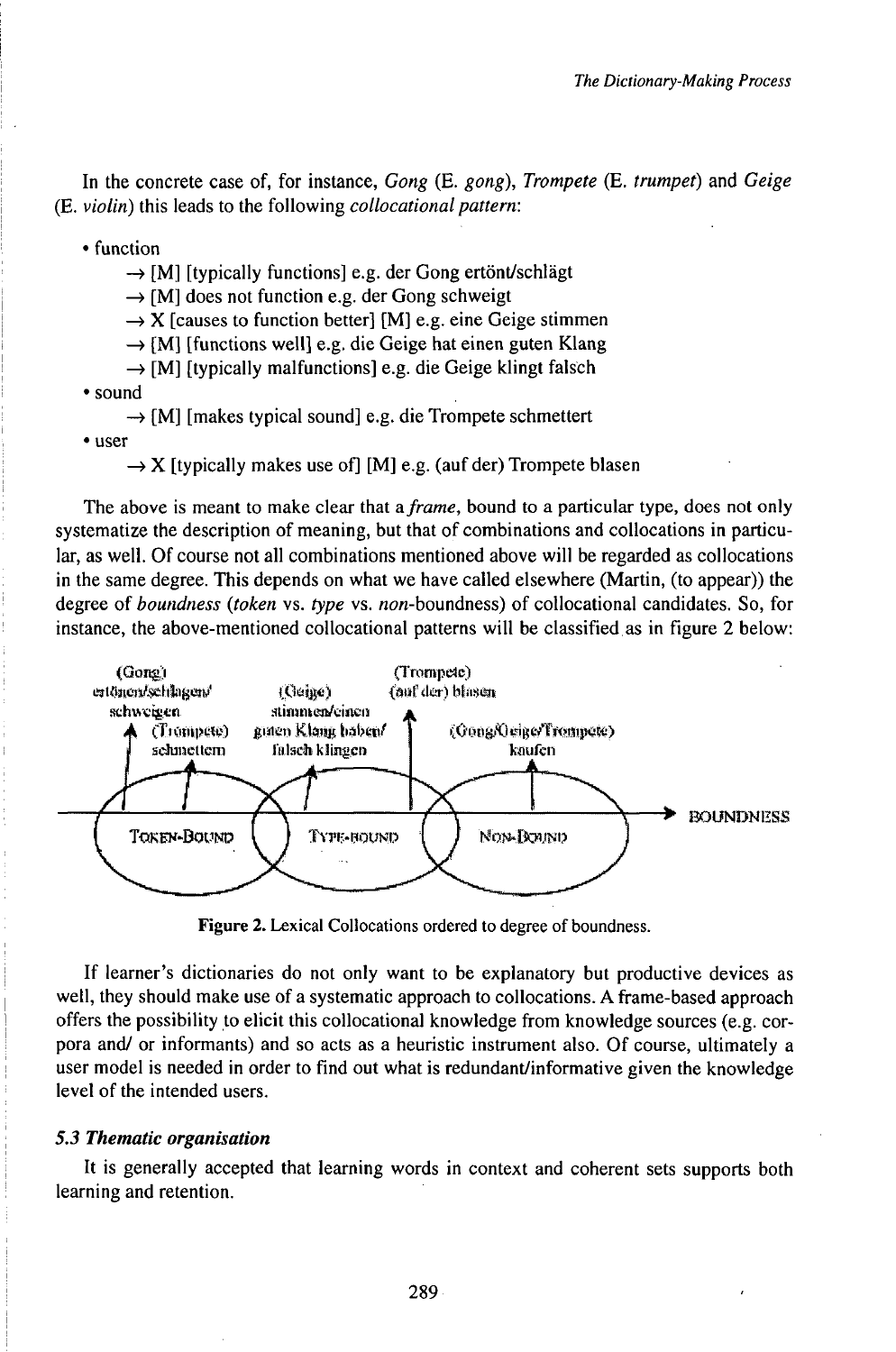• In a project called *Leerwoordenboek Zakelijk Nederlands* (Learner's Dictionary of Business Dutch) the Lexicology/Terminology Research Group of the Vrije Universiteit Amsterdam, in co-operation with the Subdepartment of Dutch of the University of Louvain-la-Neuve, Belgium, has been working on a project in which items from the business world are treated and, among other things, grouped into semantic families. These semantic families consist of a family head and family members. The identification of both head and members is done by means offrame-based definitions. Indeed, frames, although they do not univocally refer to a family head, offer a list of candidate heads from which one can be selected as a head. Whether a lexical item will become head of a family or not is not only a matter of frequency (the number of times the item appears as a filler in the frame of another item), but also a matter of salience or relevance. So, for instance, taking three items from the financial sector, viz. *share, company* and *shareholder,* as a case-in-point, just as in cognitive linguistics, a basic level item as *share,* all other things being equal, will be preferred as family head to the more general item *company* and the more specific item *shareholder.*

 $\mathbf{I}$ 

As far as the family members are concerned, these are items which are related to the family head by means of synonymy, antonymy, hyponymy or another semantic relation. They can be found in two ways. First of all, they may refer to the family head, in the sense that one of the fillers of their slots is the family head. Secondly, the family head itself will call for (part of its) members.

Further ordering within the family is done by means of the (concept) types the family members (tokens) belong to. In this way the user can see in the case of the family *aandeel* (share), for instance, which persons, organisations, activities, results (such as income and taxes) etc. play a role in the field centred around the family head, see table 3 below.

| aandeel (share)                              | (TYPE: waardepapier [secarity])                               |
|----------------------------------------------|---------------------------------------------------------------|
| SYNONYM (of~)<br>٠                           | aandeelbewijs (share certificate)                             |
| $HNPONYM$ (of $\rightarrow$ )<br>٠           | aandeel aan toomder (bearer share)                            |
|                                              | asndeel op naam (nominative share)                            |
|                                              | preferent aundeel (preference share)                          |
| PERSON (ralated to $-$ )<br>۰                | asndeelhouder (shareholder)                                   |
|                                              | grootsandeelhouder (large shareholder)                        |
| ORGANISATION (related to $\sim$ )<br>۰       | aandeelhoudersvergadering (shareholders' meeting)             |
| ACTIVITY (related to $-$ )<br>$\blacksquare$ | inschrijven op aandelenemissie (subscribe for share<br>issue) |
| $DQQQQE$ (from $\neg$ )<br>٠                 | bonus (bonus)                                                 |
| $TAX$ (on $\sim$ )<br>۰                      | dividendbelasting (tax on dividend)                           |
| . etc.                                       |                                                               |

Table 3. Part of the Family *aandeel* (share) (adapted from Maks & Martin (2004)).

#### *5.4 Integration into a Utnguage learningframework*

In the beginning of section 5 we have argued that, ideally speaking, a learner's dictionary should not be a stand-alone component, but integrated into a larger language learning framework.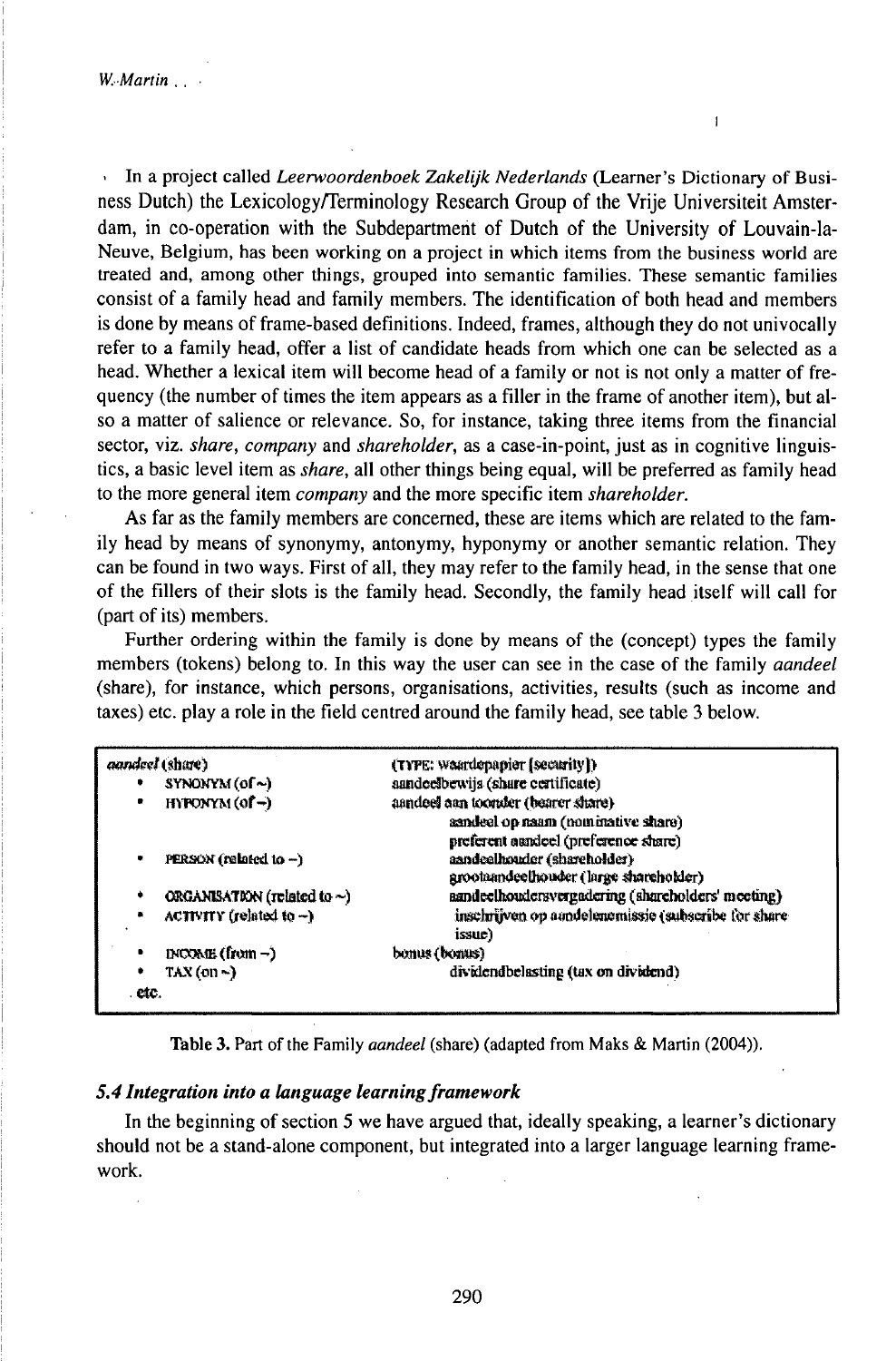From work done by one of my PhD students, Martha Hofman, although still in an early stage, one can already observe that frames can offer interesting possibilities here.

In her work Hofman starts from a functional communicative approach to language learning. Two examples (in Dutch) are given to illustrate what is meant.

Function 1: lets in een winkel/ op de markt kopen [Buy something in a shop/ on the market place] Phrase 1: Mag ik [...]? Phrase 2: Ik wil graag [...]. Phrase 3: *[...],* graag. Phrase4: [...], alstublieft.

The phrases are options for opening phrases with which to order/ buy something. The empty square brackets refer to slots which, typically, can be filled by frame types, for instance CLOTHING, FOOD AND DRINKS etc. In Hofman's annotation this looks as follows:

Possible slots for the phrases are:<sup>2</sup>

| kleding         | $\rightarrow$ | broek, overhemd, trui, |               |                               |
|-----------------|---------------|------------------------|---------------|-------------------------------|
| eten en drinken | $\rightarrow$ | groente en fruit       | $\rightarrow$ | $s$ la, bloemkool, druiven,   |
| eten en drinken | $\rightarrow$ | dranken                | $\rightarrow$ | wijn, koffie, sinaasappelsap, |

From the above, it becomes clear that frames can function well in such a functional-communicative environment. First of all, Hofman's slots correspond to the concept types that frames are bound to (see section 2). This way, frames provide Hofman's slots with more appropriate fillers (such *as:jurk, blouse, spijkerbroek* [dress, blouse, bluejeans] etc. in the case of CLOTHING).

Secondly, frame-based lexical items are not only grouped into categories/ types which can match with the slots the didactic approach requires, they are also 'decorated' with the collocational information that is needed for the user to correctly produce the language in question (see section 5.2).

So, for instance, the first function, when filled with items from the class FRUIT AND VEG-ETABLES can profit from the fact that in voce *sla* (lettuce) and *druiven* (grapes) collocations will be found which singularise resp. group the items in question into *een krop sla* (a head of lettuce) and *een tros druiven* (a bunch of grapes). A frame-based lexicon requires these collocators to occur and so can act as an adequate lexical complement for the functional slots used here.

Another example taken from Hofman shows that also the thematic organisation (organisation in families, cf. the previous section) can be integrated in the functional approach.

<sup>2</sup> The examples in English translation are:

clothing  $\rightarrow$  a pair of trousers, shirt, sweater

food and drinks  $\rightarrow$  fruit and vegetables  $\rightarrow$  lettuce, cauliflower, grapes

food and drinks  $\rightarrow$  drinks  $\rightarrow$  wine, coffee, orange juice.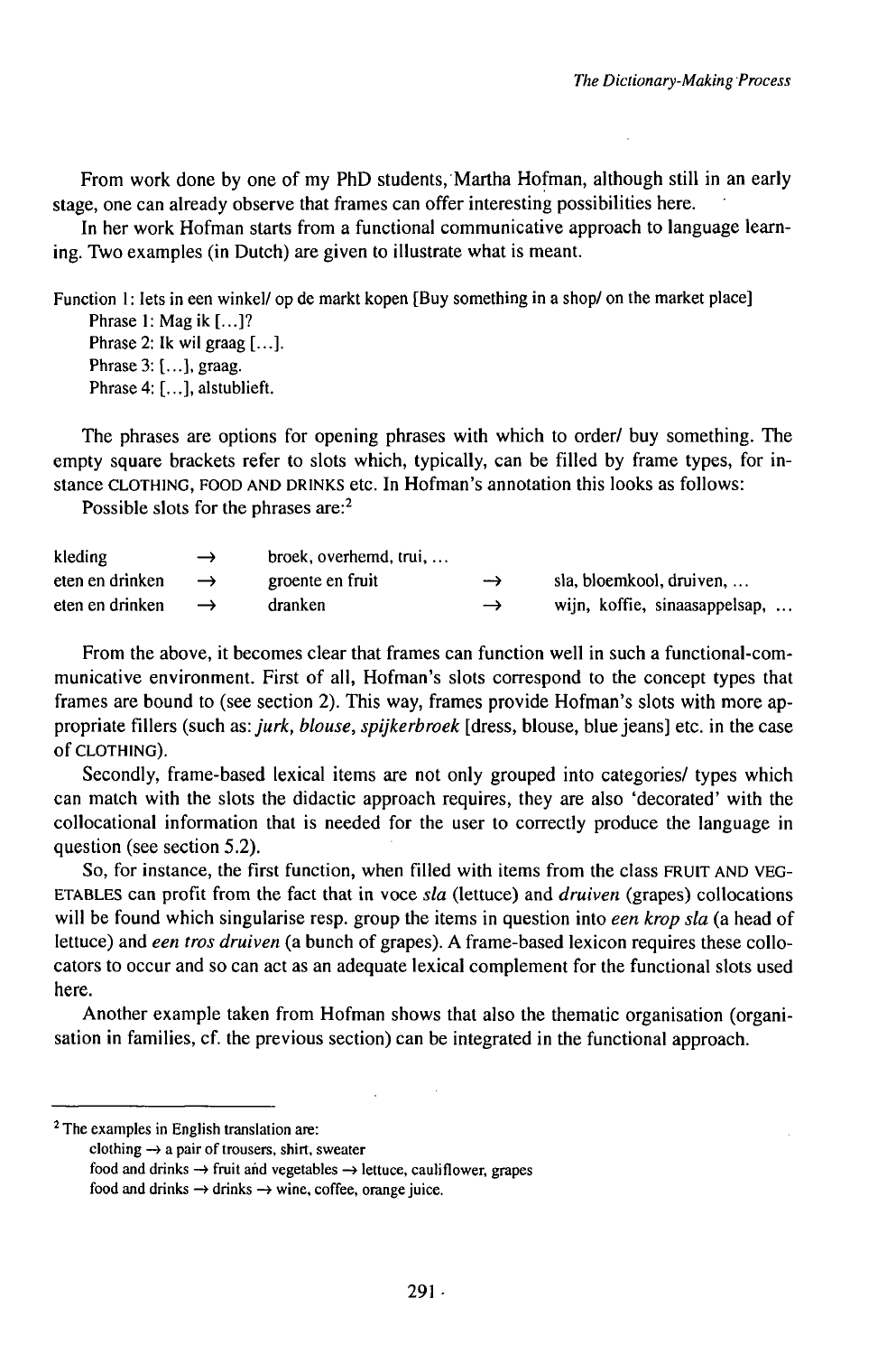*W. Martin*

Consider the function 'Vragen naar openbaar vervoer' (Asking for public transport) in which different family members can play a role:

Phrase 1: Hoe laat vertrekt de bus/ trein/...?

(At which time does the bus/... leave?)

Phrase 4: Waar is de bushalte/ de tramhalte/ het station/ het metrostation/ busstation/...? (Where is the busstop/...?)

Phrase 6: Waar kan ik een kaartie/retour/enkele reis kopen/...? (Where can I buy a ticket/...?)

Starting from a family head as *trein* (train), one can expect frames to yield members (fillers) from the type (slot) location, agent, document etc. Here too, one may observe that the better a lexicon is organised both paradigmatically and syntagmatically, the better the prospects are for an efficient integration into a didactic language framework.

#### **6 Conclusion**

In the predeeding sections we have tried to make clear that representation models such as frames can help in the elaboration of more adequate learner's dictionaries, in that they can lead to

- definitions that are more adequate for the intended user;
- collocational patterns from which one can more systematically select;
- orderings that are not just alphabetical, but thematical as well;
- and a firmer embedding in language learning methods.

Yet, in order to yield a truly ideal learner's dictionary, an adequate user model in which both needs and skills of users are accounted for, still remains a conditio-sine-qua-non.

#### References

Baayen, H., Booij, G. (1990), 'De notie 'lexicon", in Baayen, R. H. & Booij, G. E. (eds.), *Jaarboek Corpusgebaseerde Woordanalyse.* Amsterdam, Vrije Universiteit, vakgroepTaalkunde, pp. 1-17.

Fernandes, C. M. (2004), *Interactions between Words and Images in Lexicography: Towards New Multimedia Dictionaries*. PhD thesis under the supervision of Willy Martin and Teresa Lino. Universidade Nova de Lisboa.

Fillmore, C. (1977), 'Scenes-and-frames semantics' in Zampolli, A. (ed.) *Linguistic Structures Processing.* Amsterdam: North Holland, pp. 55-81.

Fillmore, C., Atkins, S. (1992), 'Towards a Frame-based Lexicon: the Semantics of 'Risk' and its Neighbors' in Lehrer, A. & Kittay, E. (eds.), *Frames, Fields and Contrasts: New Essays in Semantic and Lexical Organization,* Hilldale (New Jersey): L. Erlbaum, pp. 75-102.

Fillmore, C., Johnson, C. & Petruck, M. (2003), 'Background to FrameNet', *IJL,* vol 16, pp. 235-250.

- Hiligsmann, P., Héroguel, A. & Martin, W. (2002), *Voorstudie voor het Project Leerwoordenboek Zakelijk Nederlands.* Louvain-la-Neuve, Section néerlandaise.
- Hiligsmann, P. (2004), '(Leer)woordenboeken zakelijk Nederlands onder de definitorische loep', in Kiedrón, S. and Kowalska-Szubert, A. (eds.), *Thesaurus polyglottus et flores quadrilingues,* Wrocław: Oficyna WydawniczaATUT, pp. 139-150.

Hofman, M. PhD Thesis on Learner's Dictionaries, under the supervision of Willy Martin (in progress).